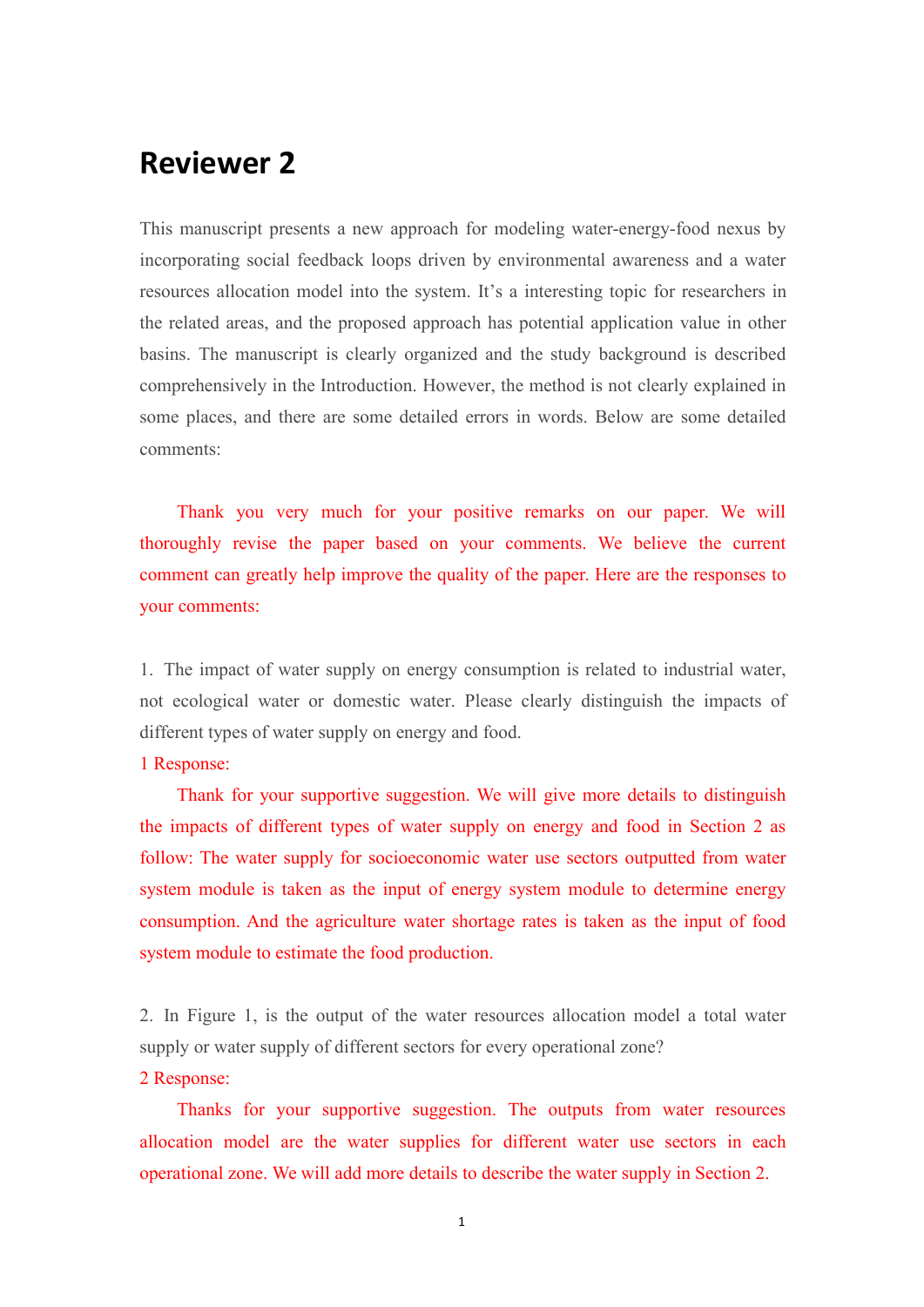3. In the energy system module, water supply not only affects energy consumption, but also energy supply, such as in thermal power, hydro-power and some other sectors. It is need to consider the impact of water supply on planning energy production.3 Response:

Thanks for your supportive suggestion. We quite agree with your opinion that water supply also plays an important role in energy production. The energy structure in the study area involves thermal power, hydro power, wind power, solar power and biomass power, which brings a great challenge to the data collection and further the energy production simulation. Therefore, as the paper focuses on assessing the impacts of environmental awareness and water resources allocation on WEFS nexus, we simplified the energy production as the boundary conditions of the model (i.e., planning energy production).

4. Please explain why GDP will affect the change of water quota in detail and provide some references for it.

#### 4 Response:

Thanks for your supportive suggestion. We are going to add the references indicating that community wealth, which can be indicated by GDP, is considered as the vital driving factor to promote water-saving technology in Section 2.1.1. Water use quotas are assumed to decrease with the technology advancing due to expansion economy (Blanke et al., 2007; Hsiao et al., 2007). As the difficulty of saving water by the advances in technology is increasing, the changing rate of water use quota is decreasing in equation (6) (Feng et al., 2019).

5. Line 197-202: There are several variables in the equation (6) that are not explained.

# 5 Response:

Thanks for your supportive suggestion. We will correct equations for water shortage determination in IRAS water resources allocation model. The detailed description for the shortage determination will also be added. Water shortage at demand node should be firstly determined on basis of its water demand and total water supply. The total water supply consists of natural water inflow (i.e., local water availability) and water supply from reservoir. In each sub-time-step (except the first),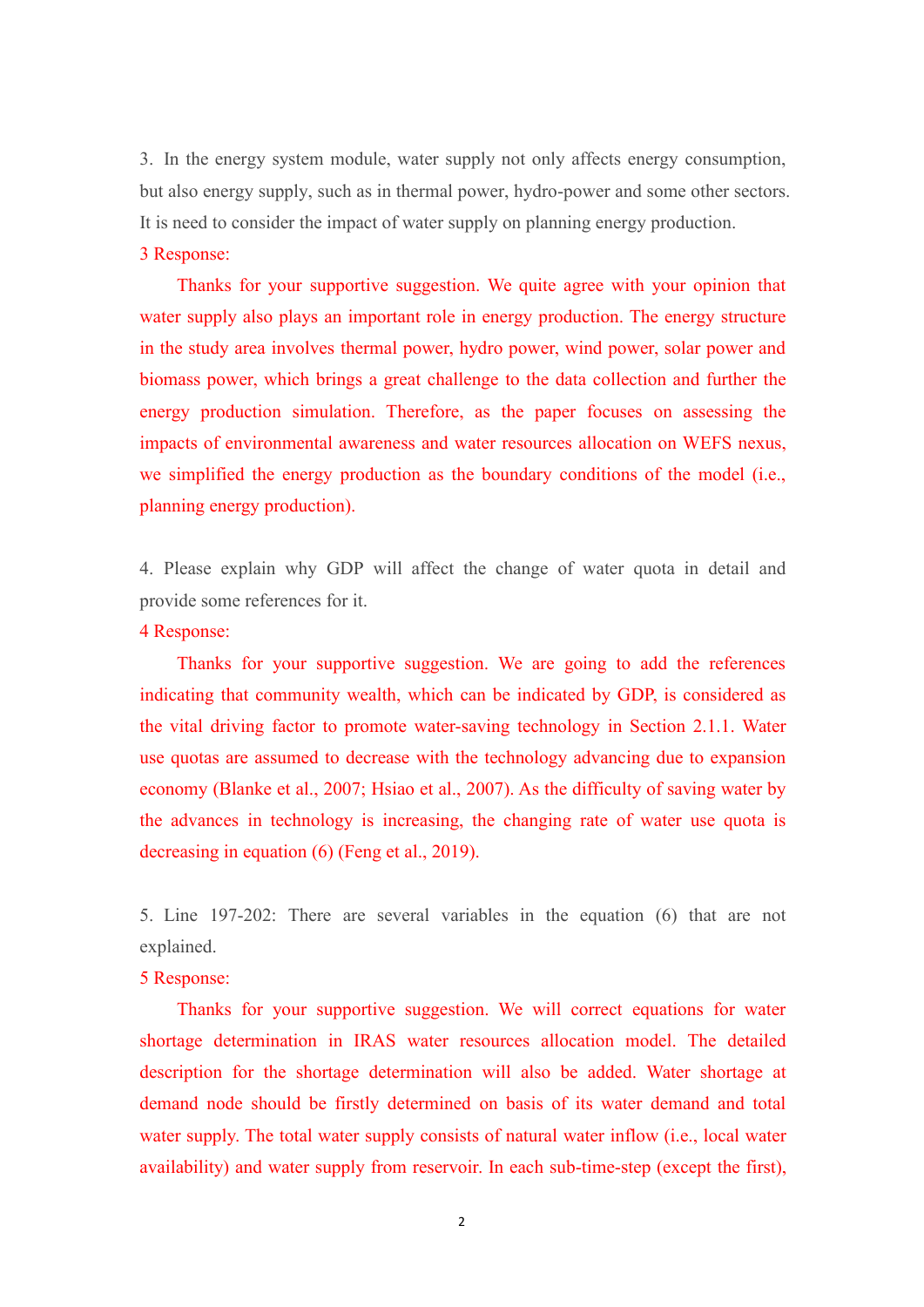the average natural water inflow in previous *sts*-1 sub-time-step is estimated as the extrapolated natural water inflow in rest sub-time-steps by equation (7). The water shortage can then be determined by deducting the demand reduction, the total real-time water inflow and the extrapolated natural water inflow from water demand through equation (8). The total water shortage rate can then be determined by equation (9).

$$
WE_{i,j}^{sts} = (\sum_{1}^{sts-1} WTSup_{i,j}^{sts} - \sum_{1}^{sts-1} WRSup_{i,j}^{sts}) * \frac{(Tsts - sts + 1)}{(sts - 1)}
$$
(7)

$$
WS_{i,j}^{ss} = \frac{WD_{i,j}^{ss}(1 - f_{red}) - \sum_{1}^{sts} WTSup_{in}^{ss} - WE_{i,j}^{ss}}{Tsts - sts + 1}
$$
(8)

$$
WSR_{i,j}^{t} = \frac{\sum_{ts} \sum_{sts} WS_{i,j}^{sts}}{\sum_{ts} WD_{i,j}^{ts}}
$$
(9)

where *ts* is the current time step; *Tsts* is the total number of the sub-time-step; *sts* is the current sub-time-step;  $WE_{i,j}^{ss}$  is the extrapolated natural water inflow for *j*th water use sector in *i*th operational zone;  $WTSup_{i,j}^{ss}$  is the total water supply;  $WRSup_{i,j}^{ss}$  is the water supply from reservoir;  $WD_{i,j}^{ts}$  is the water demand;  $f_{red}$  is the demand reduction factor;  $W\mathcal{S}^{st}_{i,j}$  is the water shortage;  $W\mathcal{S}^{t}_{i,j}$  is the water shortage rate in *t*th year.

6. For equation  $(9)$ , why does the energy use quota of an optional zone multiplied by the water use quota of an optional zone equal total energy consumption? What is the definition of energy use quota in the paper? Please explain it.

#### 6 Response:

Thanks for your supportive suggestion. We have carefully read your constructive comments. And we found that water supply plays a more important role in energy production, rather than consumption. Therefore, we will take this valuable suggestion. We are going to re-build the WEFS nexus model by re-defining the energy consumption in Section 2.2 and the results will be updated.We will focus on the energy consumption during water supply process to further

help investigate the energy co-benefits of water resources allocation schemes (Zhao et al., 2020; Smith et al., 2016). The energy consumption for water heating and water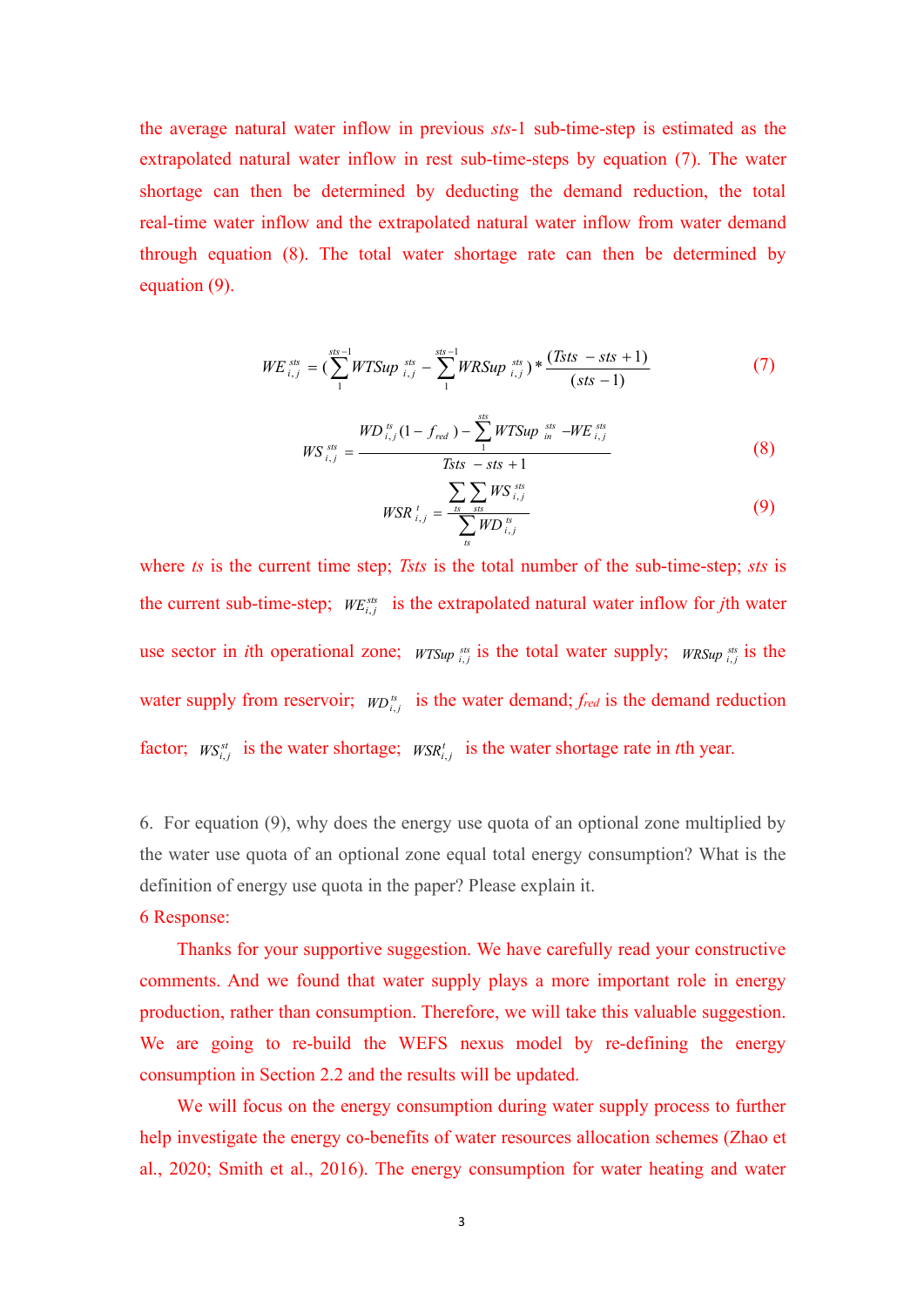end use will not be included in revised manuscript. Energy consumption is determined by energy use quota and the amount of water supply for water use sectors (Smith et al., 2016), the energy use quota of which indicates the amount of energy consumption when per unit of water is supplied. Despite the amount of energy consumption from water supply process is much smaller than the total amount of energy consumption in the study area, it's still an interesting topic to quantitatively assess the trade-offs between water supply and energy consumption under different water resources allocation schemes.

7. Line 238: the calculation formula of WSR isn't presented in the paper, please add it.

#### 7 Response:

Thanks for your supportive suggestion. We will add the equation for water shortage rate estimation in Section 2.1.2 as is discussed in "5 Response".<br>8. Line 328-331: Please add references to illustrate the contradictions between the

increasing demands and limited resource supply will be aggravated in the study area 8 Response:

Thanks for your supportive suggestion. We will add corresponding references to illustrate that the contradiction between demands and limited resources will be intensified in study area with the impacts of climate change and the fast socioeconomic expansion in Section 3.1. Due to population expansion, fast urbanization and rapid economic development, the local demands for water, energy and food are going to increase enormously (Zeng et al., 2021). The contradictions between the increasing demands and limited resources will be intensified. Improving use efficiencies for water, energy and food in mid-lower reaches of Hanjiang river basin is needed urgently (Zhang et al., 2018; Liu et al., 2019).

9. Are the impact of policy on water supply taken into account in the water allocation model, such as total quantity control of water consumed in the region?

#### 9 Response:

Thanks for your supportive suggestion. Yes, we have indeed taken the "total quantity control of water consumed" policy into account in our study. As the total water demand increase over a give threshold (i.e., 20 billion  $m<sup>3</sup>$  in study area), the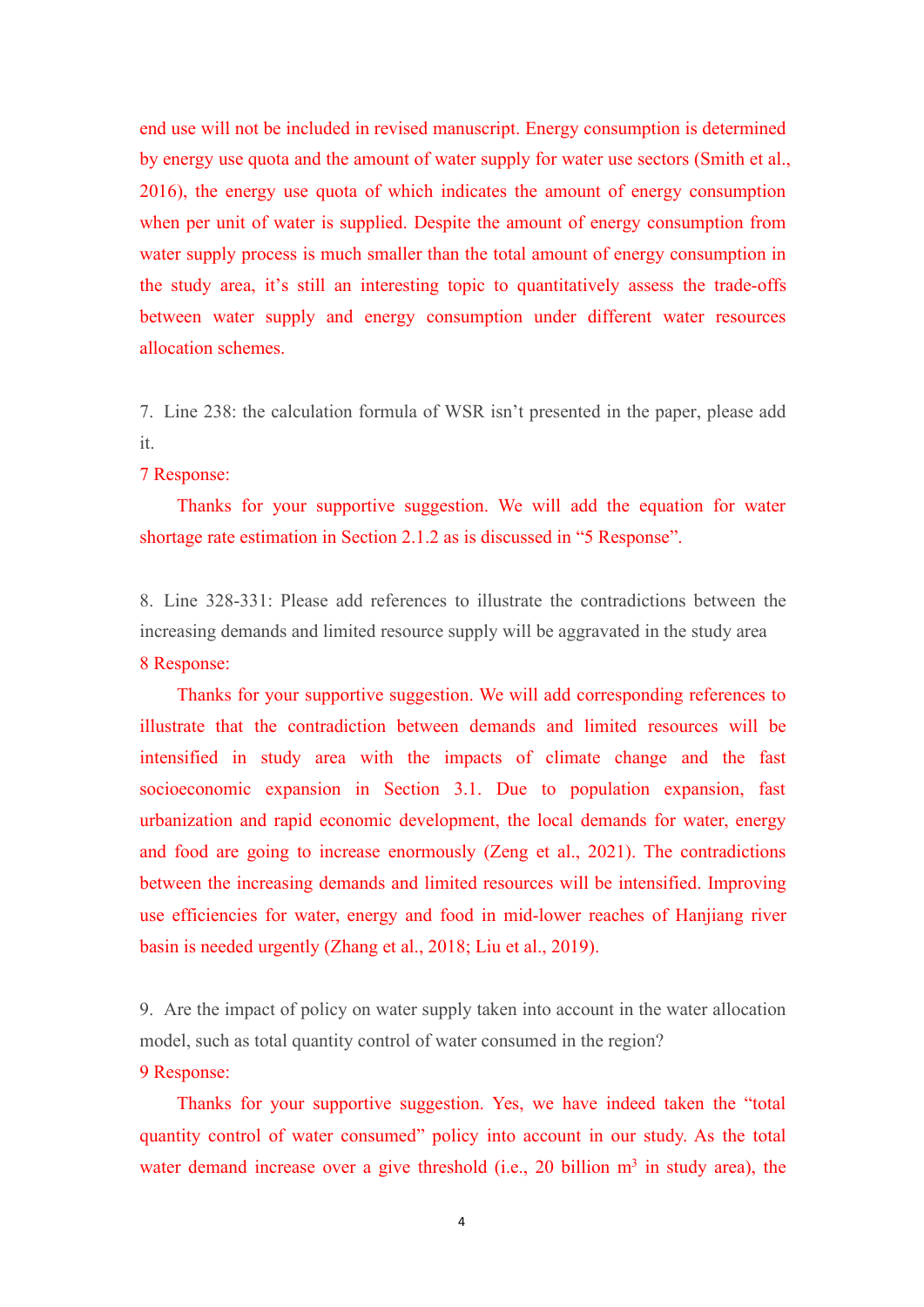reduction factor (i.e., 0.95) is used to reduce industrial and agricultural water demand. We will add the description for resources-saving policies in the study area in Section 3.1.

10.Line 358: How long is the data used for parameter calibration? Please add it.

#### 10 Response:

Thanks for your supportive suggestion. The observed data of annual water demand, energy consumption, food production, population, GDP and crop area from 2010 to 2019 are used to calibrate the model. We will add more details for parameter calibration in Section 4.1.

11.The conclusion section is too long now, please make it conciser and highlight the key conclusions.

## 11 Response:

Thanks for your supportive suggestion. We will carefully improve the conclusion part to make it conciser as follow.

The proposed approach provides a valid analytical tool for exploring the long-term co-evolution of the nexus across water, energy, food and society systems. Environmental awareness in society system can effectively capture the human sensitivity to shortages from water, energy and food systems. The feedback driven by environmental awareness can regulate the socioeconomic expansion to keep the integrated system from constant resources shortage, which contributes to the sustainability of WEFS nexus co-evolution. The co-evolution of water demand, energy consumption and food production can be divided into expansion (accelerating and natural expansions for food production), contraction, recession and recovery phases based on environmental awareness. The co-evolution mode of WEFS nexus functioning strongly depends on the selection of certain parameter values. Rational parameter setting of boundary conditions and critical values is important for managers to keep the socioeconomic sectors from violent expansion and deterioration, especially in contraction and recession phases. Water shortage can be effectively relieved by the increased water supply through reservoirs operation. The high-level environmental awareness lead by water shortage is thus remarkably alleviated. As the negative feedback driven by environmental awareness is weakened, socioeconomic sectors develop rapidly. Water is thus no long the vital factor constraining the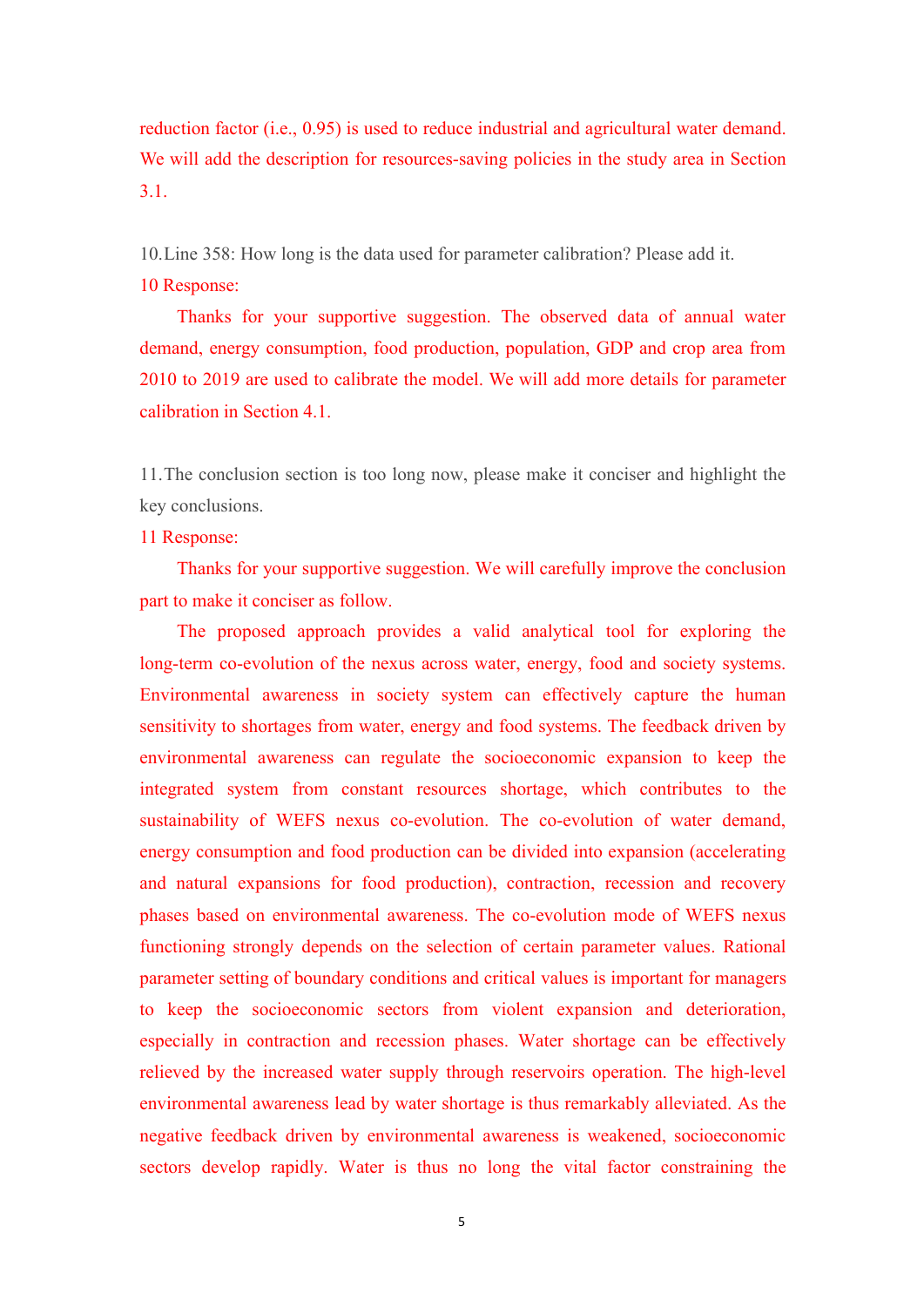concordant development of WEFS nexus in expansion phase. Therefore, water resources allocation is of great significance for the sustainable development of WEFS nexus.

### **technical comments:**

1. Line 124-125: There is no need to use the serial numbers "(1), (2)..." here, please getting rid of them.

## 12 Response:

Thanks for your supportive suggestion. We will delete the serial numbers.

2. Line 174: The sentence "...are the of population..."is lack of some words.

#### 13 Response:

Thanks for your supportive suggestion. We will check and correct the sentence.

3. Figure 1: "Municipal water demand" projected by population is lack of rule water demand, which needs to be added.

#### 14 Response:

Thanks for your supportive suggestion. We will add "Rural water demand" in Figure 1.

4. The font size of Equation (3)is not consistent with other equation

#### 15 Response:

Thanks for your supportive suggestion. We will correct the front size of the equation to keep it consistent with others.

5. Figure 4(i) : The text after "phase 1: "is blank.

# K<sub>k</sub>

16 Response:

Thanks for your supportive suggestion. We will add it in Figure 4 (i).

6. Line 404: The word "phase"doesn't need an s.

17 Response:

Thanks for your supportive suggestion. We will delete the "s".